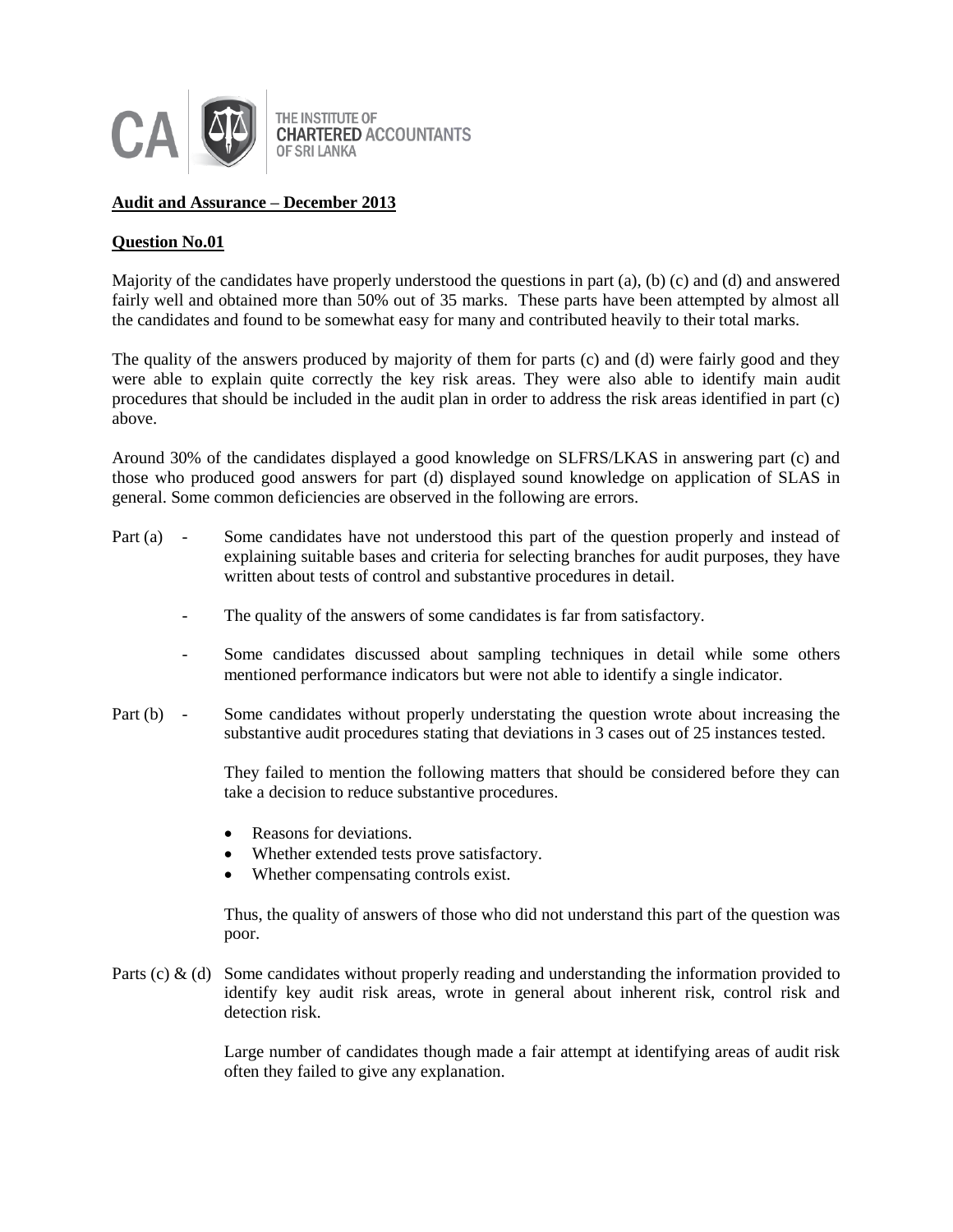Most of the candidates properly understood questions in part (a), (b) and (d) and the quality of answers are fairly good in about 40% of the answers. Majority of them (about 60%) have obtained full marks for part A-(a) and A-(b). They displayed a good knowledge of the subject matter. However, answers to part (a) were not presented in the form of questionnaire. Instead, they explained various sources from which information regarding the competence and objectivity can be obtained.

Some candidates do not appear to have understood the question in part (c) and were not able to identify the fact that company does not have the freehold right over the building. They mentioned the reasons such as:

Market value will vary, market value can be overstated, market value cannot be reliable, purpose is not to sell, for not accepting market value approach etc. are not very relevant.

Although the candidates knew that the asset is under an operating lease, they overlooked the fact that it will use only for 10 years and ability to earn rent income will be limited only for that period.

Most of the candidates have understood what is expected in the questions in part  $A(a)$  and  $A(b)$ . However, they could not earn more than 5 marks out of 10 marks allotted as the quality of the answer is not satisfactory.

Following are some of the common errors observed.

- Many candidates could not identify the reasons for qualification and the effect on the financial statements.
- Although part (a) deals with the audit report for 2013, some candidates discussed about the audit report of 2012 and modification thereof.
- Some candidates produced opinion paragraph rather than the basis of opinion paragraph.
- Some candidates displayed their unfamiliarity with the SLAuS-705 dealing with modification to the opinion in audit report.

Following are among the irrelevant reasons attributed for the basis for qualification.

- We were unable to verify the value of inventory that has been disposed in January 2012.
- We were appointed as auditors during the year 2013. Therefore we were unable to observe the counting of physical inventories at the beginning of that period or to satisfy ourselves concerning inventories.

A good number of candidates referred to the previous auditors in another matter paragraph which is not required.

Some candidates just copied the reporting format from the Auditing Standard without any reference to the facts in given scenario.

For part (B) (b), large number of candidates though disagreed with the management's view, they could not give the reasons, i.e. possible effect of the unresolved matter on the comparability of the current and corresponding figures. Most of them have given incorrect reasons such as: incorrect opening balances in 2014, changing accounting policies effect of closing inventories in 2014 etc.

- Majority made mistakes in writing the basis of opinion paragraph, and identifying reasons for qualification both in 2013 and 2014.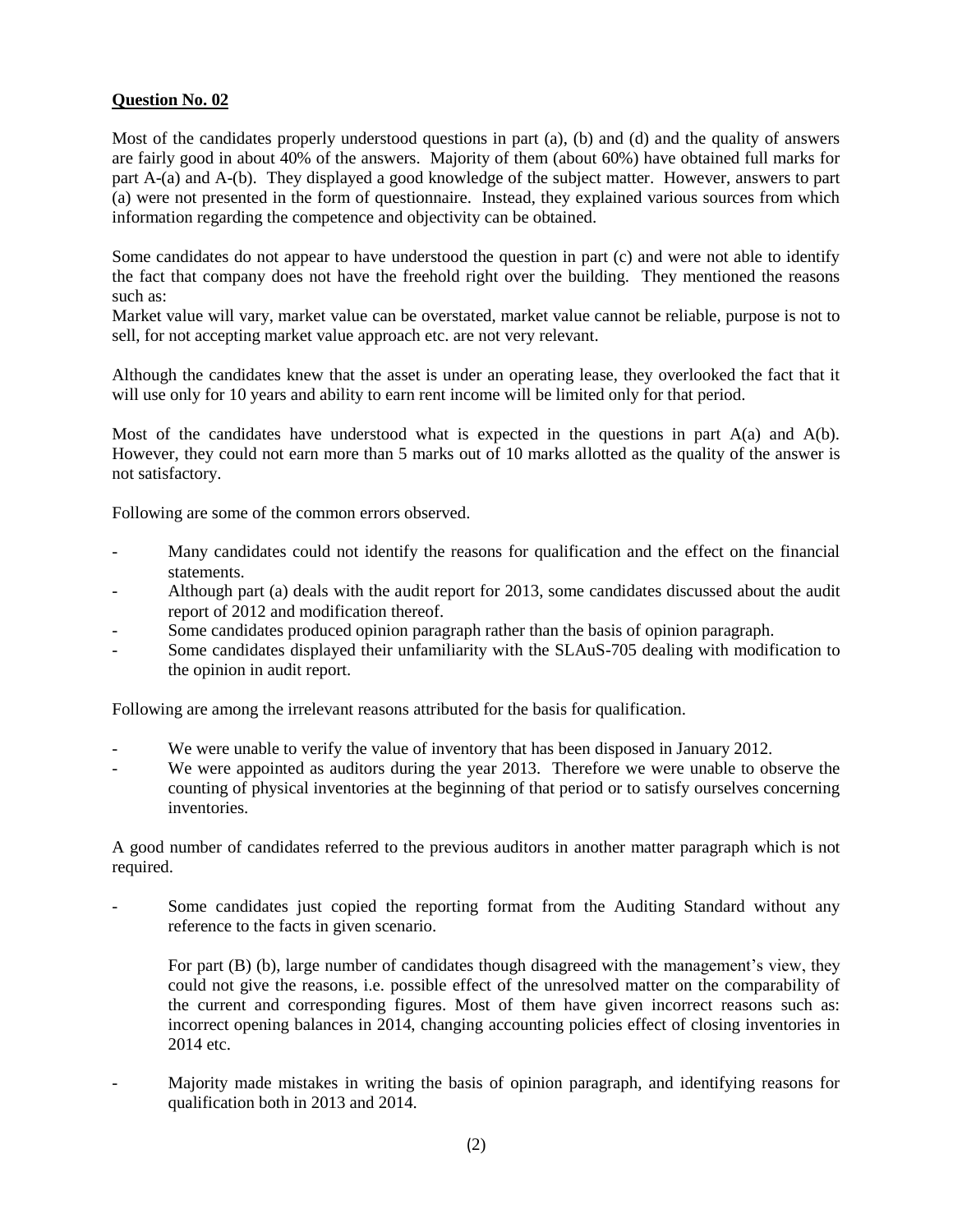There appears to be no difficulty in understanding the question on the majority. About 30% of the candidates who understood the question scored more than 10 marks out of 15 marks. The quality of the answers to part (a) and (b) was fairly good and obtained full marks.

Part (a) being straightforward, most of candidates have performed exceptionally well and earned full marks.

Part (b), large section of candidates fairly understood what is expected by the examiner and quite correctly identified the areas that have not been adequately verified and audit procedures to be recommended to perform.

Parts (c), considerable number of candidates do not appear to have read and without thinking deeply had answered generally. Although the question requires the steps to be taken by the audit manager, they have stated steps to be taken by the audit senior. Thus, hardly any candidates suggested to ensure what the senior has identified is correct or not by perusing the correspondence/agreement.

The following weaknesses were also observed\.

- Some candidates could not identify the characteristics of a company limited by guarantee.
- Some candidates described about limited liability company in general rather than a company limited by guarantee.
- Some candidates failed to identify areas that have not been adequately verified.
- Some candidates though identified areas not adequately verified correctly, they were not successful in suggesting required audit procedures to verify those identified areas.
- Although it was specifically sated in the question that working papers have adequate for the verification of fixed deposit and interest thereon, and expenses, receipt and deposit of funds, some candidates suggested audit procedure for verification of these items unnecessarily.

#### **Question No. 04**

Part (a) of the question was properly understood and well answered by a large number of candidates. Many candidates presented their answers under the four main criteria as envisaged in the Auditing Standard while some others presented answers in an ad-hoc manner lacking the quality of answers.

Part (b) was not properly understood by quite a large number of candidates. Thus the quality of the answers is very low in many cases. Many candidates reproduced the content of the SALuS will not refer to the facts given in the question. Some candidates have performed exceptionally well having grasped the principles behind the work performance and work to be performed by internal auditor as given in part (b) of the question.

E.g. Study and evaluation of internal control system and documentation thereof detailed testing of sales and receipts testing of purchases and payments generally answers to part (a) were more relevant than those with respect to the part (b) because many failed to focus on the facts given in the question i.e. work performed and work stile to be started. Assessing the nature, scope and extent of testing, the quality of the work done and documentation results of the work done etc. are irrelevant in the case of purchases and payments as these work has not yet been started.

Some candidates could not differentiate between the words objective and objectivity and produced irrelevant answers.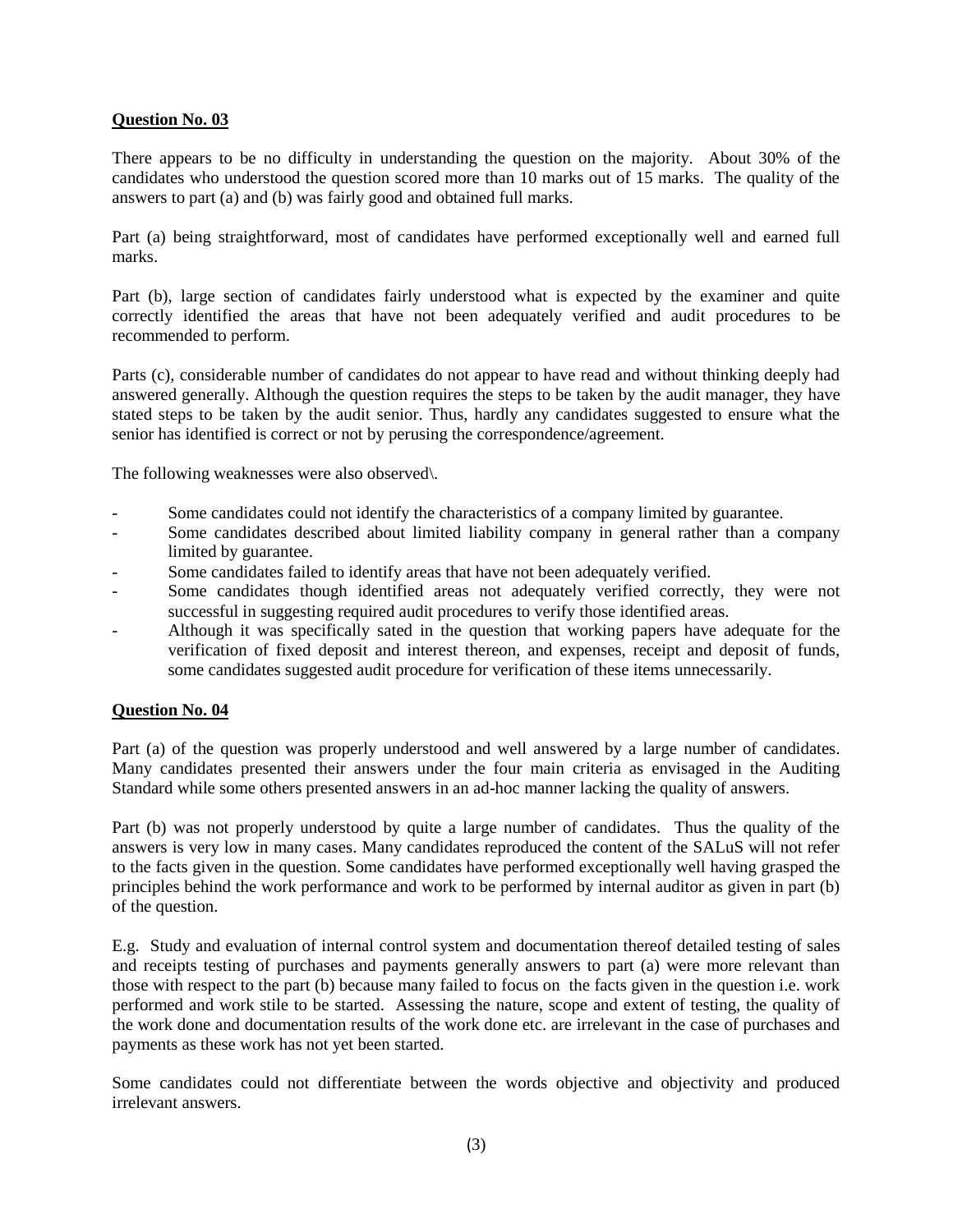Most of the candidates properly understood the question and identified correctly the Ethical and professional issues arising out of scenarios in part (a) and the circumstances where professional accountants can disclose confidential information.

Majority of them answered fairly well and obtained 7-8 marks out of 10 allotted. A good number of candidates earned full marks. Most of them seem to have extracted the answer from the relevant sections of the Code of Ethics and quality of the answers was found to be good. They displayed an in depth knowledge on the subject matter tested.

Part (a), some candidates could not identify the correct threat arising out of the issues raised in respect of WP PLC and PHAC PLC. For instance some have identified threat in WP PLC as familiarity threat instead of self-interest threat.

Some candidates though identified the threat correctly they failed to consider significance of the threat and the possible safeguards that could mitigate threat.

Some others did not mention as to how do the self -interest threat is created in part (a) (i) and how significance of the threat is determined in (a) (ii) so they could not earn full marks.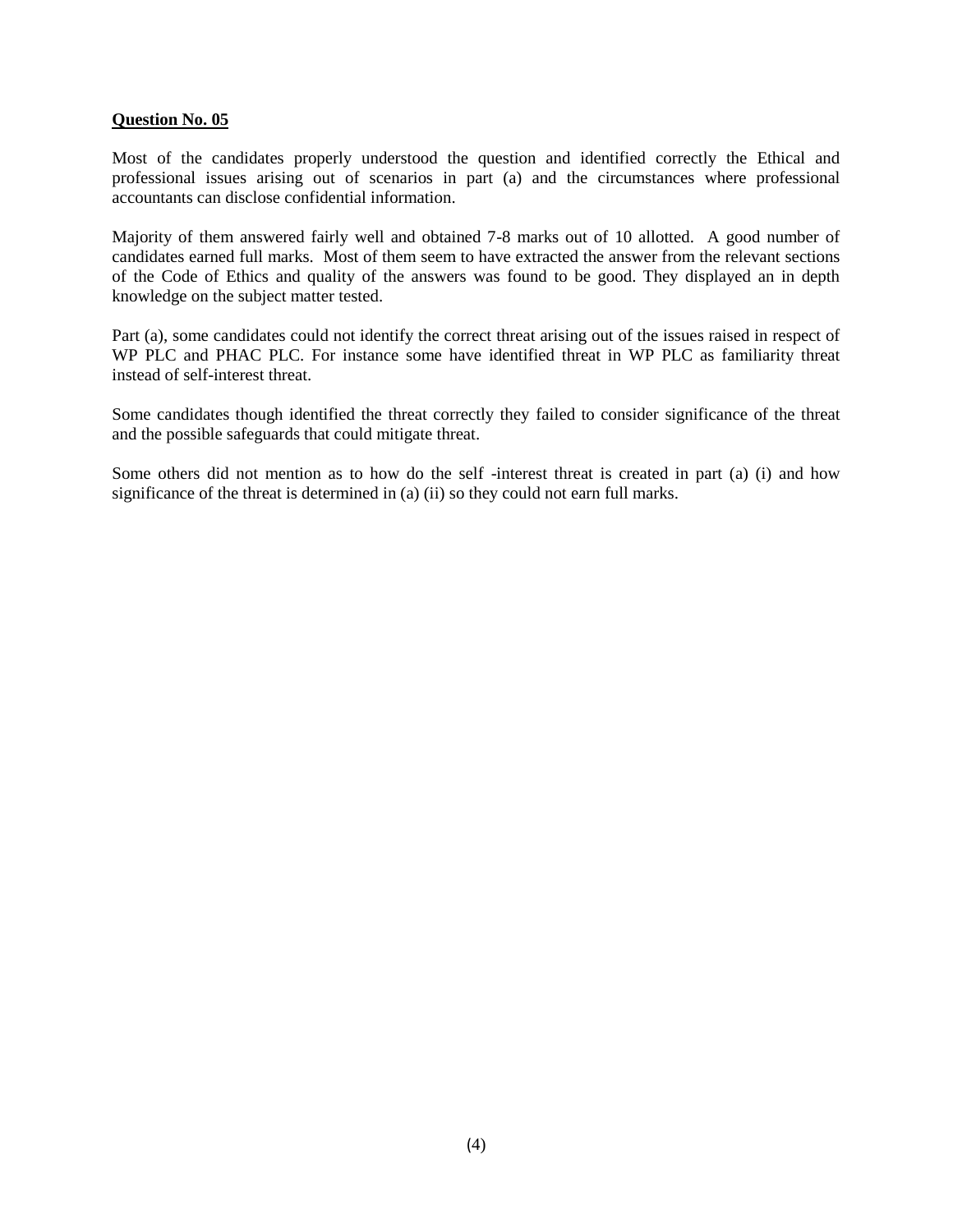

#### **Business Strategy and Knowledge Management – December 2013**

#### **Question No.01**

It is observed that poor performance shown by the candidates for the case study given in the question 01 is high and very few candidates obtained marks over 12 for the question.

Some candidates obtained 'zero' and less than 2 marks for the question.

It is noted that part (c) of the question straightaway from study pack and by going through additional reading, candidates must be able to find a suitable answers.

Summary is given below indicating the poor performance and the way how candidates spent their time without earning marks.

The irrelevant answers given by the candidates under each part of the question can be listed as follows.

#### **Part (a)**

Instead of propose factors candidates have given only the benefits of the alliance.

- Reduce the cost by foreign investors.
- Knowledge earned, share the risk.

Explaining those factors in details, candidates could earn only 1 mark out of 5 marks.

Emphasis outcomes are impacts.

- Employee may leave the company.
- Customer segment may get destroyed.

Part (b) answer is repeated to the part (a).

given the sky's points and not the partner of alliance.

- Infrastructure that they have.
- Type and risks that they focused.

Some of candidates have listed down methods/ways of exemption instead of factors to be considered for global alliance

- Forward and backward integration.
- Try to merge with another local or international hotel.
- Introduce special packages and offer to attract more customers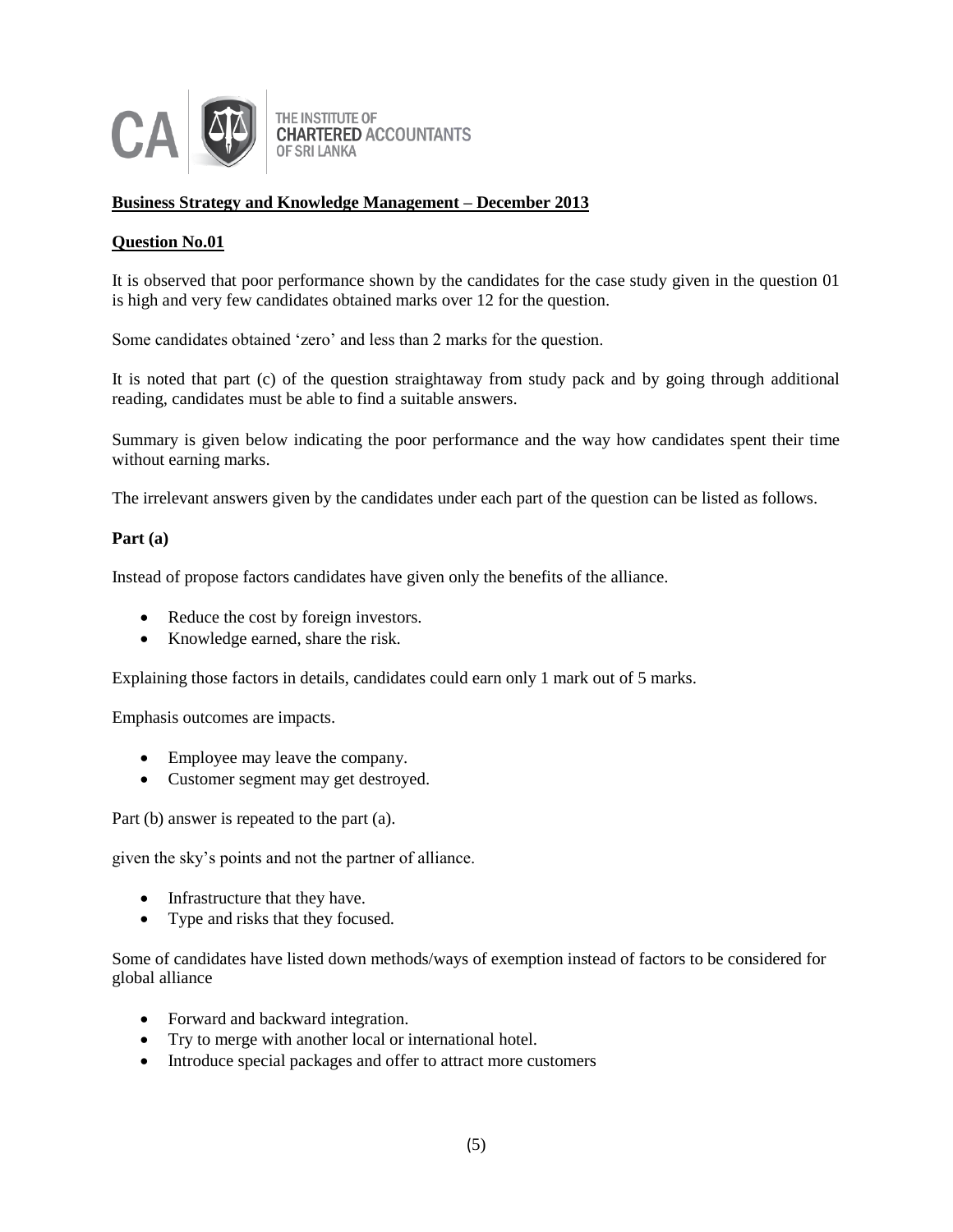Candidates have given lengthy descriptions which are not relevant for the answers and earned zero marks.

They have listed advantages and disadvantages of strategic alliances.

Followed different approaches by giving some points/concepts and for which only 1 mark earned

- e.g: benefits of global alliance (GA)
	- increase in profit after GA
	- increase in market shares.
	- ability to increase shareholder wealth.
	- reasons showing ability.

Common points which did not get any marks.

- Demand condition.
- Firm strategy and structure.
- Company resources & capabilities
- Relative industries.

Written the details about the company as details given in the question.

Written only a few points for part (a) and not answered the part (b) and (c)

#### **Part (b)**

Most of the candidates have just mentioned the key word

#### **Question No. 02**

Part (a) of the question is straightaway from study material and the theory part was answered by the candidates.

There are some candidates who are doubtful to answer the question have not given the correct answer and it seems they don't know Five Forces Theory.

Some of the irrelevant answers given for the part (a) are shown below and by describing these unwanted things candidates wasted their valuable time.

- Demand, supply, competition
- Strategy structure, factor condition
- Demand condition
- Explained demand theory

Part (b) of the question has not been clearly understood by majority of the candidates and provided average answers.

It is needed further reading of additional books to answer part (b) of the question and candidates shown poor knowledge on this.

How competitive advantages improve through CSFs, have not been explained. Subject knowledge relevant to the part (a) was good, knowledge of the part (b) was very poor..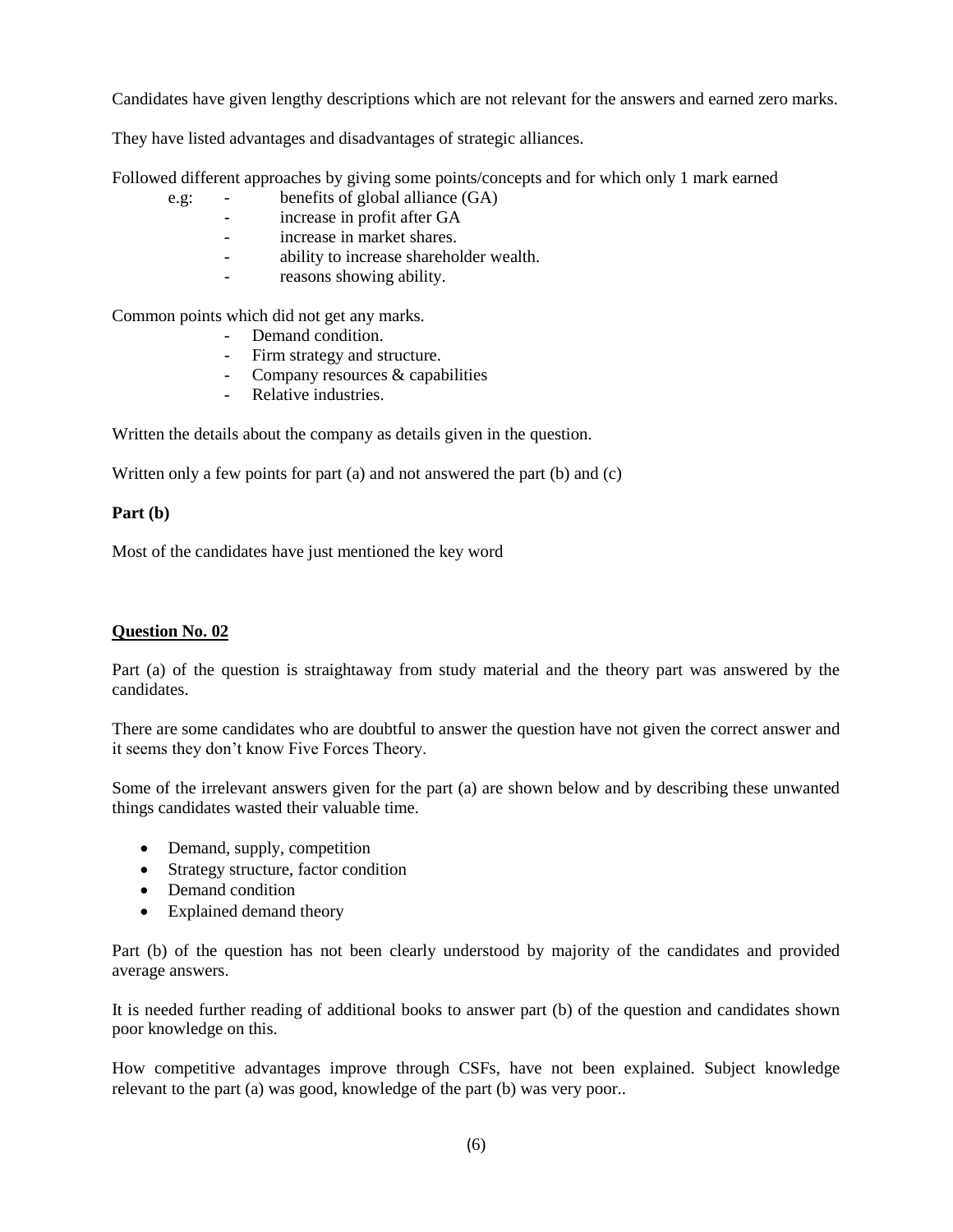Part (a) of the question is straightaway based on the additional reading whereas part (b) is relevant to the knowledge gathered by the candidates at previous examinations and re-used to apply it practically at this stage.

Candidates shown poor knowledge on the part (a) of the question while they have shown a fair knowledge on the part (b) of the question.

Some of the irrelevant answers given by the candidates are given below.

Some candidates have considered corporate leader as market leader and have given the corporate and business level leader strategies as the response, such as diversification, cost leadership, product development market development.

Students have described how to become the market leader.

Most of the answers are on general strategies not about the corrective adjustment.

They have only described the SWOT without proper evaluation the SWOT.

They have defined the SWOT in details.

Some candidates have given the SWOT without examples.

Some candidates have noted pest, BCG, five Forces as other option and not evaluated the SWOT.

Some of them have unattended the part (b).

They have discussed in details (a) Market penetration strategy Market development strategy Product development strategy Diversification strategy.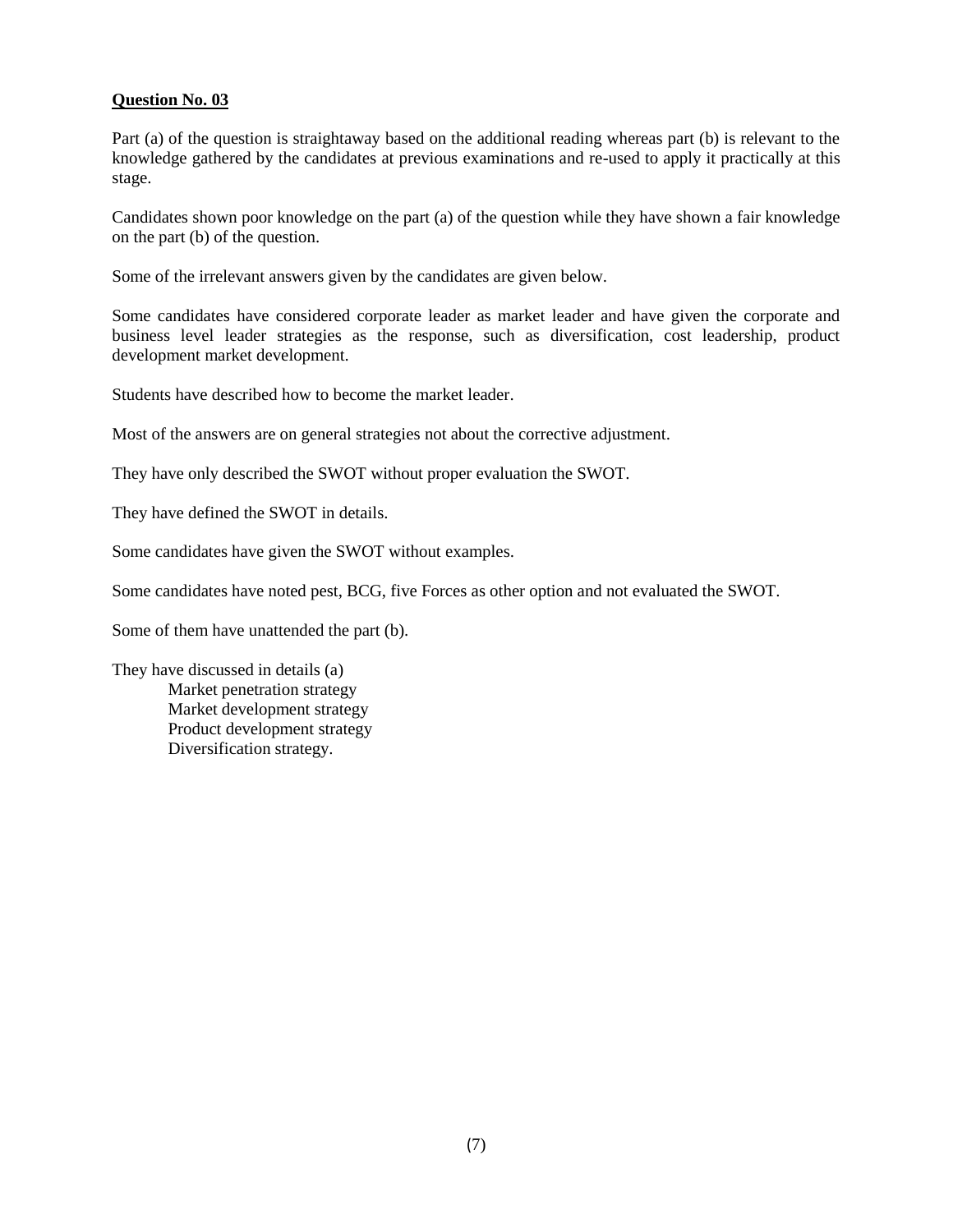

THE INSTITUTE OF **CHARTERED ACCOUNTANTS OF SRILANKA** 

### **Strategic Financial Management – December 2013**

# **Question 1**

# **1. What was good in answer?**

## **Understanding the question**

Majority of candidates had understood part (a) and (b) of the question.

## **Position (quality) of the answer**

Answers to part (a) & (b) were satisfactory.

#### **Answer relevant to the question**

Answers to Part (a) & (b) were relevant.

## **Subject knowledge of the candidates**

Knowledge on areas tested in part (a)  $\&$  (b) were satisfactory

## **Planning (building) the answer**

Answers to part (a) & (b) were planned well.

# **2. What was bad in answers?**

## **Understanding the question**

Some candidates calculated realizable value / liquidation value of assets instead of exit cost. Most of the candidates were not understood part (c) of the question.

## **Position(quality) of the answer**

Quality of the answers submitted for part (c) was poor. Report writing skills seem to be poor.

#### **Answer relevant to the question**

Most candidates were ignorance about the reporting format.

## **Subject knowledge of the candidates**

Subject knowledge on part (c) unsatisfactory. Most do not know the importance of "planning exit strategy".

#### **Planning the answer**

Need to be improved.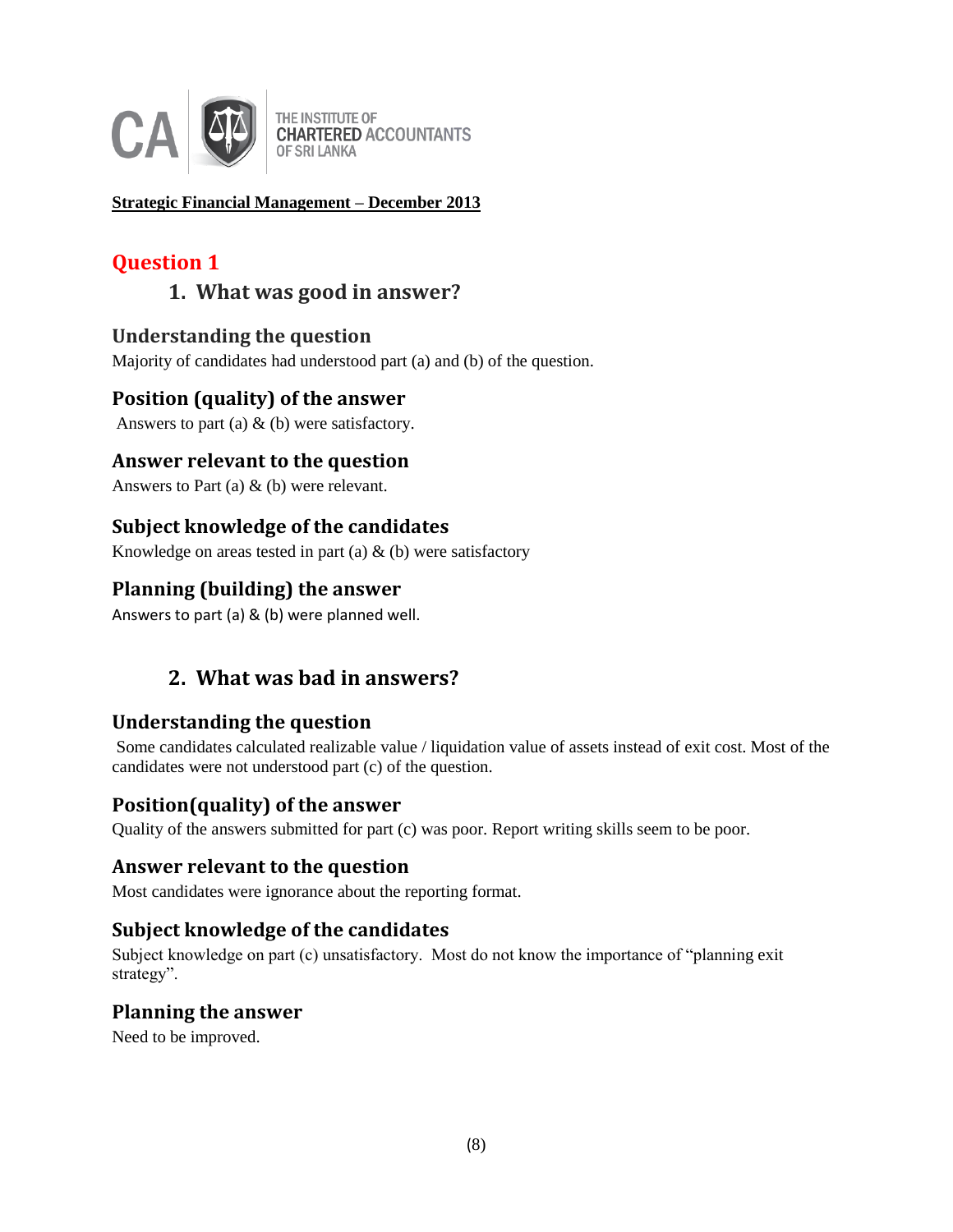# *3.* **Common difficulties faced by the candidates**

- Unable to understand the requirement of the examiner.
- Unable to discuss the importance of "exit cost"
- Poor report writing abilities.
- Lack of knowledge on concepts such as value creation and organic growth.

# **4. Possible areas where majority made mistakes**

- When calculating exit cost.
- When calculating value creation and organic growth.
- Ignore reporting format

## **Question 2**

## **1. What was good in answer?**

#### **Understanding the question**

Majority understood the question satisfactorily

#### **Position (quality) of the answer**

Quality of the answer was satisfactory.

#### **Answer relevant to the question**

Answers to part (a) were relevant

## **Subject knowledge of the candidates**

Subject knowledge Satisfactory

## **Planning (building) the answer**

Well planed

# **2. What was bad in answers?**

#### **Understanding the question**

Many candidates confused over the number of shares sold to Amani & Co, post IPO structure and amount raised by the shareholders. Also seems to be not understood the part (b) of the question.

## **Position(quality) of the answer**

Theory part, need to be improved.

#### **Answer relevant to the question**

Candidates should practice how to link their knowledge to the scenario given in the question. Eg In part (b) Candidates written all about the dividend policies but not link to the question.

## **Subject knowledge of the candidates**

Knowledge on share dilution concept and share market volatility need to be improved.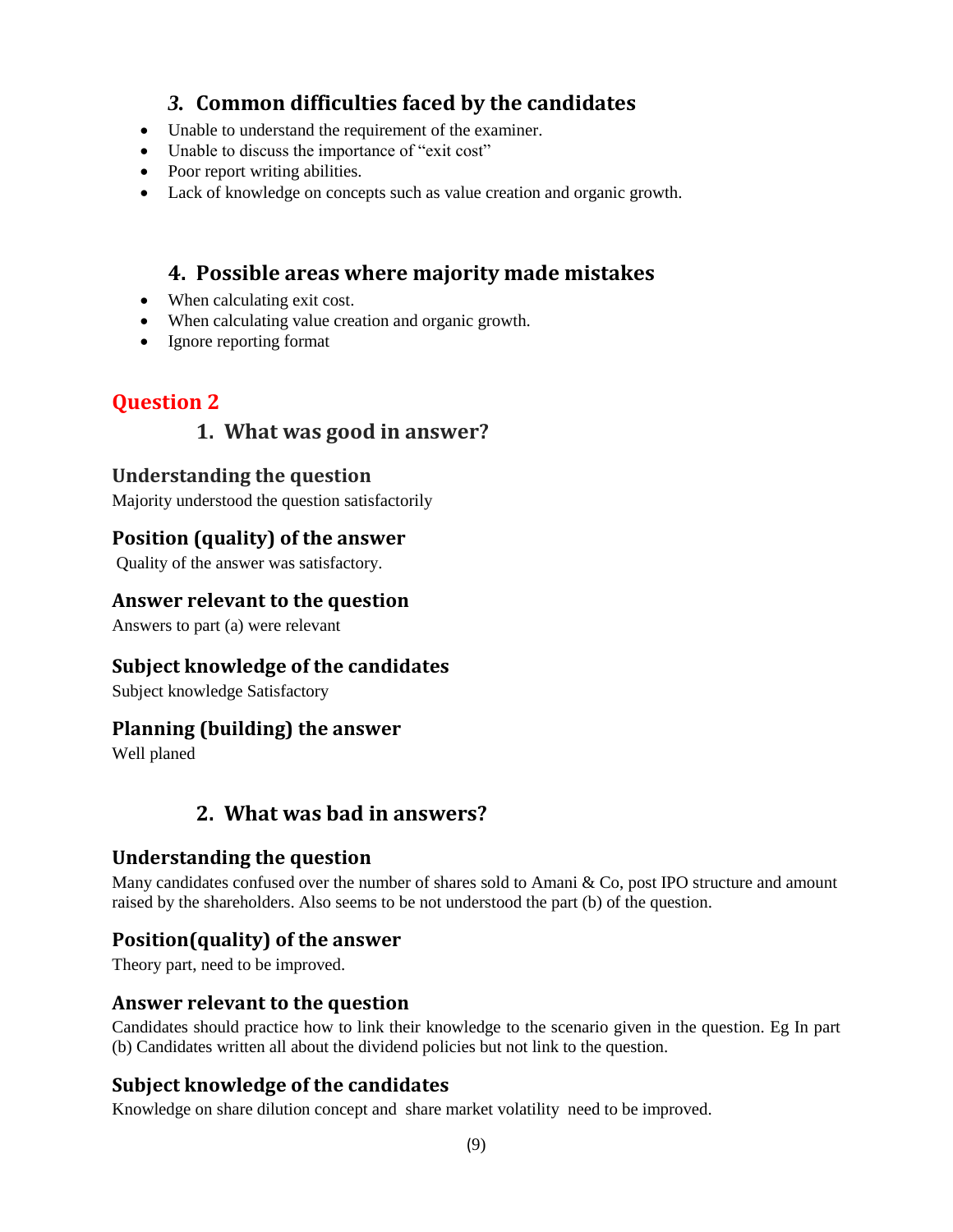## **Planning the answer**

Answer for part (b) could have been planned better.

## *3.* **Common difficulties faced by the candidates**

- Lack of theoretical knowledge.
- $\bullet$  Inability to match their knowledge to the question. ie. In part (b)
- Concept of public issue of shares and share dilution, not understood by some candidates

## **4. Possible areas where majority made mistakes**

- When calculating the number of shares sold to Amani & Co
- When determining the post IPO structure
- When determining the amount raised by the shareholders by diluting their stake.

# **Question 3**

## **1. What was good in answer?**

#### **Understanding the question**

Some candidates understood the question.

#### **Position (quality) of the answer**

Some answers were satisfactory.

## **Answer relevant to the question**

Some candidates tried their best to answer the question.

#### **Subject knowledge of the candidates**

Some candidates have basic knowledge on the areas tested.

#### **Planning (building) the answer**

Candidates have tried their best.

# **2. What was bad in answers?**

#### **Understanding the question**

Most candidates not understood the question.

#### **Position(quality) of the answer**

Quality of the answers submitted was below the average.

## **Answer relevant to the question**

Most of the answers were not relevant to the question.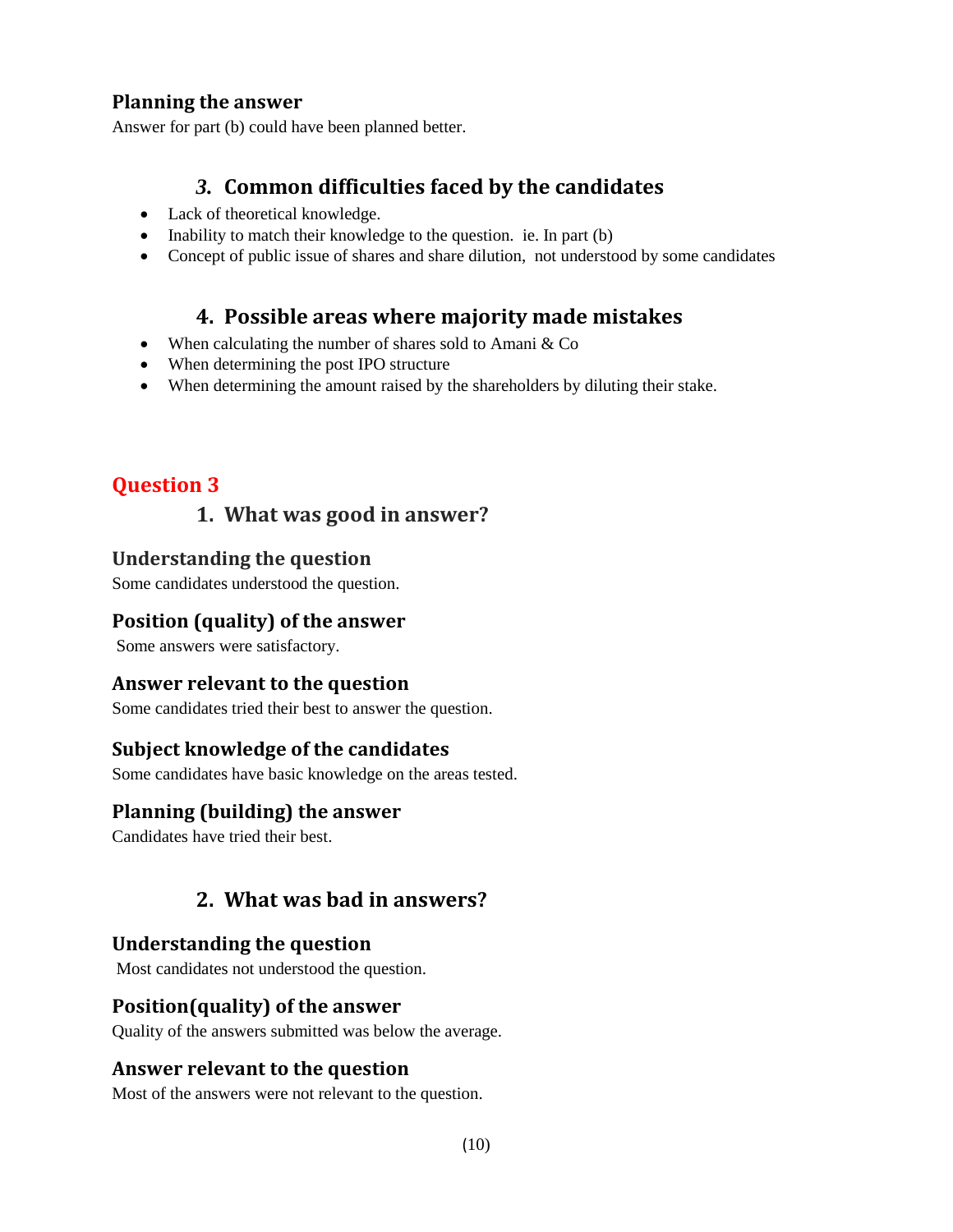## **Subject knowledge of the candidates**

Not up to the expectation of the examiner

### **Planning the answer**

Need to be improved.

# *3.* **Common difficulties faced by the candidates**

- Unable to understand requirement of the examiner. (eg. part  $b & c$ )
- Lack of knowledge on the areas tested.
- Unable to answer part (a) of the question.
- Application of discounting factors and tax implications.
- Confused over leasing method.

## **4. Possible areas where majority made mistakes**

- Not read the question properly before start solving it.
- Concept of discounted cash flows ignored by most of the candidates.
- Ignore the tax implications.
- Some were unable to select correct discounting factor.
- Some had calculated WACC
- Recommendations to part (c), not considered "other relevant factors"

# **1. What was good in answer?**

## **Understanding the question**

Candidates understood the question to a satisfactory level. Specially part (b)

## **Position (quality) of the answer**

The answers of some candidates were satisfactory.

#### **Answer relevant to the question**

Yes.

## **Subject knowledge of the candidates**

Some candidate had a fair knowledge.

## **Planning (building) the. answer**

The answer for part (a) had done satisfactorily.

## **1. What was bad in answers?**

## **Understanding the question**

Considerable number of students misunderstood the question.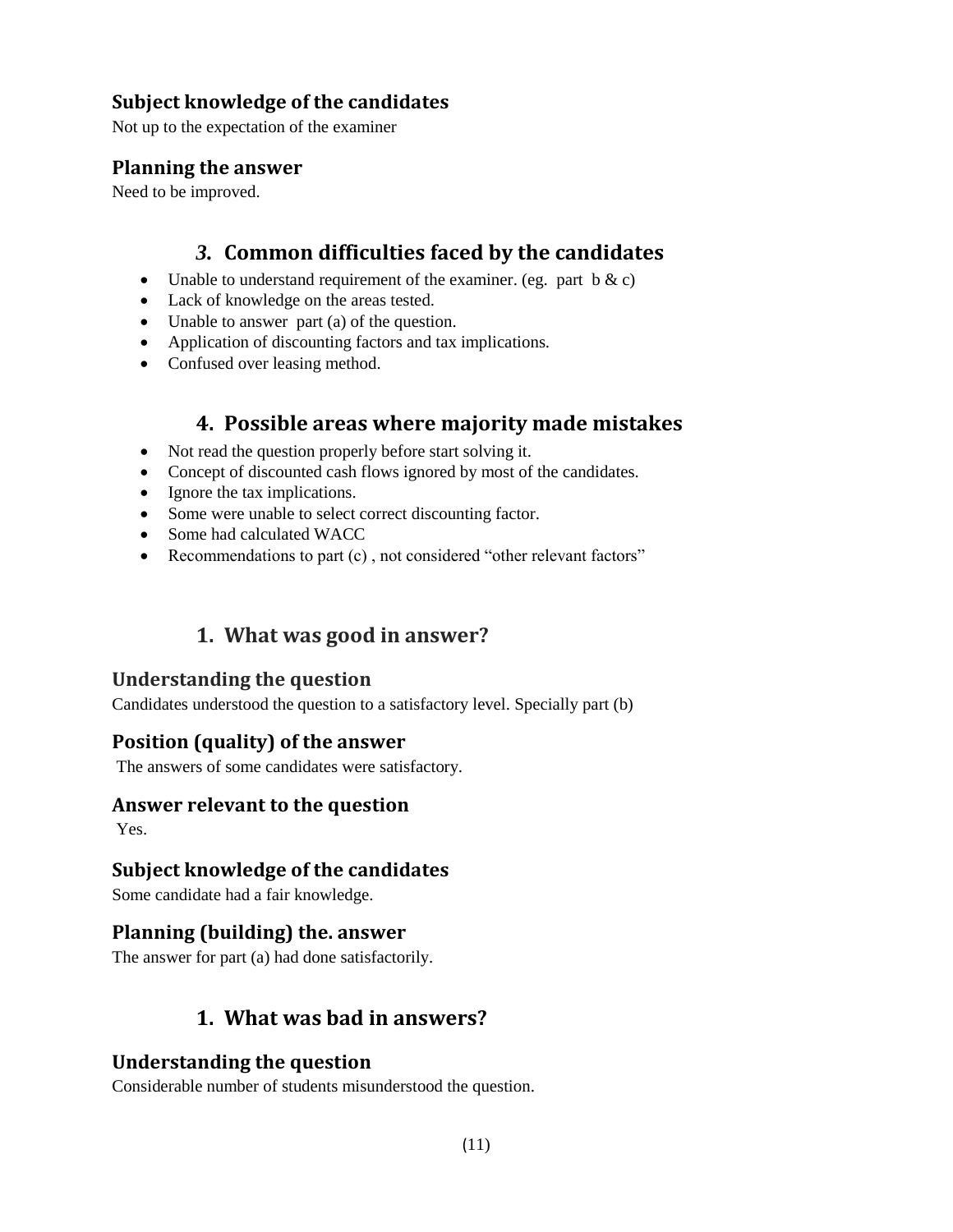## **Position(quality) of the answer**

Quality of the answers needs to be improved.

### **Answer relevant to the question**

There were many irrelevant answers for part (d)

## **Subject knowledge of the candidates**

Knowledge in terms of calculations such as variance, expected return, standard deviation and coefficient variation was poor.

## **Planning the answer**

Need to be improved.

## *2.* **Common difficulties faced by the candidates**

- Lack of theoretical knowledge in areas such as variance , expected return, standard deviation and coefficient variation.
- Majority of students confused the manner in which Rupee depreciation expressed in the question.
- Question (a) (ii) says "**if the** Rupee depreciated by 10% p.a.". Therefore majority of students assumed Rupee depreciation not applicable to part (i) of the question.
- Unawareness of what is a mini Hydro power plant.

## **3. Possible areas where majority made mistakes**

- Not read the question properly before start solving it.
- Consider equal annual installments instead of equal capital payment.
- Used annuity factors to calculate installment.
- For variance calculation probability was not used
- Entire 100% of machinery cost had been taken in to cash flow instead of 80%.
- Grace period of 1 year had been ignored.
- 1<sup>st</sup> year interest payment not shown as an out flow.
- Repayment period of US\$ loan considered as 4 years instead of 5 years
- US\$ loan repayment period had been taken from  $5<sup>th</sup>$  year to  $10<sup>th</sup>$  year instead of  $2<sup>nd</sup>$  to  $6<sup>th</sup>$ .
- Cash outflows of Rupees loan had been depreciated by 10% instead of depreciating US\$ and Euro.
- Part (d) was misunderstood as the "developer has to pay Tariff"
- Instead of advising Developer, advice was given to CEB.
- Option 1 and 2 were misinterpreted as OPTIONS coming under financial derivatives.

# **Question 5**

## **5. What was good in answer?**

#### **Understanding the question**

Majority of candidates had understood the question.

## **Position (quality) of the answer**

Answers were satisfactory.